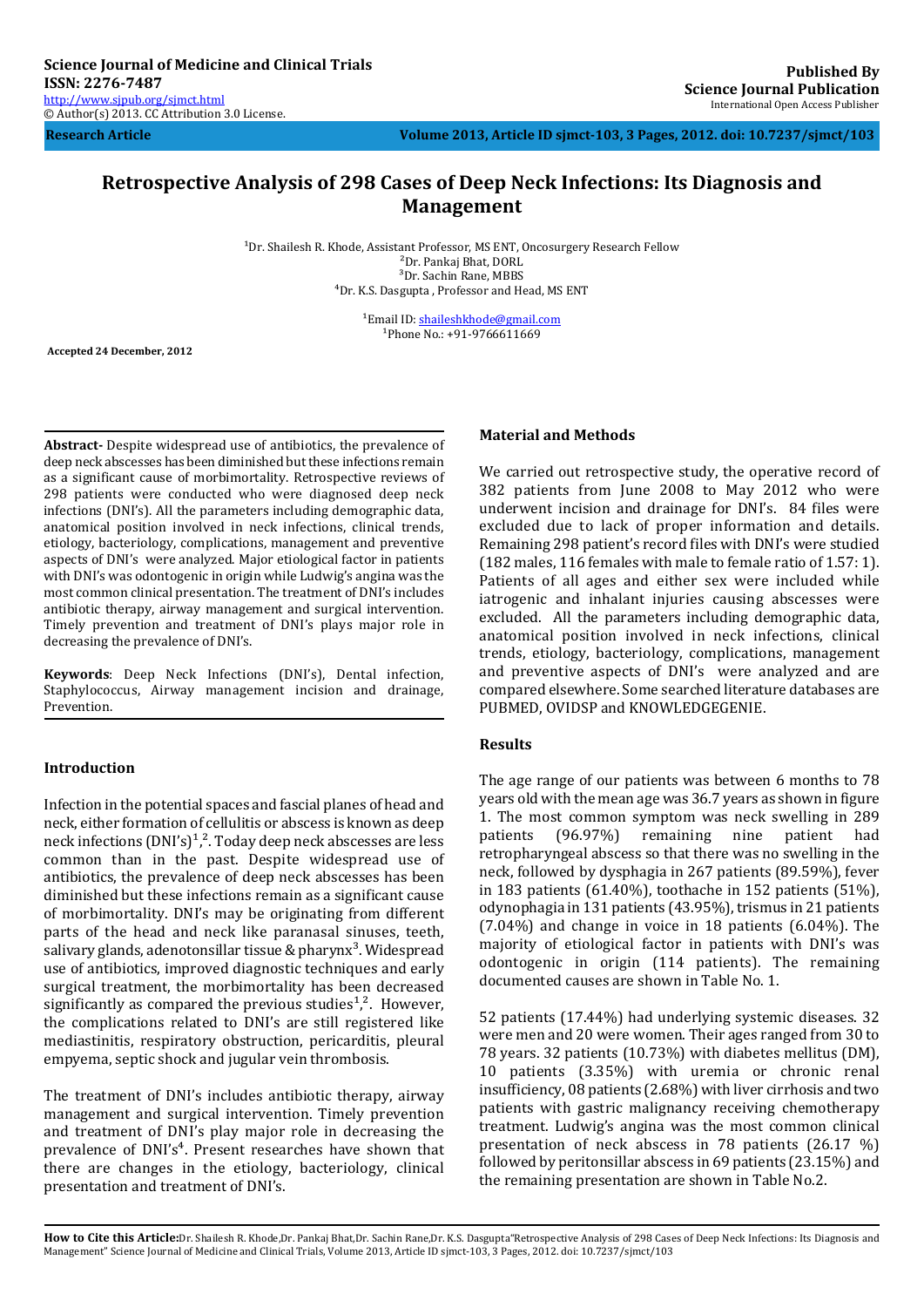There were 180 (60.40%) bacterial cultures which were positive. Among positive cultures, staphylococcus was the most significant pathogen (87 cases, 29.19%), Streptococcus was in second rank (30 cases, 10.06%) and then Klebsiella (23 cases, 7.71%) as well as Pseudomonas (20 cases, 6.71%), Proteus (9 cases, 3.02%), E.Coli (6 cases, 2.01%), H.Influenza (2 cases, 0.67%) and finally Candida (fungus) (3 cases, 1.00%). The majority of bacterial culture (118 cases, 39.59%) report had no growth. This may be due to fact that before presenting to our hospital most of our patients had received at least one course of antibiotics prescribed by their general practitioners.

All these patients underwent incision and drainage and were given broad spectrum intravenous antibiotics which were later switch over to other antibiotics according to the culture and sensitivity. Emergency tracheostomy was required in two patients. First patient had parapharyngeal abscess with extensive facial cellulitis and was in acute respiratory distress. Another patient had extensive retropharyngeal abscess which extended to mediastinum with stridor that also underwent tracheostomy.

We came across few complications in our series. 8 patients developed mediastinitis, three lands up in sepsis, 7 patients had skin defect and 5 patients developed internal jugular vein thrombosis. Upper gastrointestinal bleeding occurred in 9 patients during admission, 4 patients died because of other systemic complications. The mean length of hospital stay for our patients was 12.6 days with a range of 4 to 33 days.

## **Discussion**

In this retrospective analysis, we discovered that most of the patients were referred to our hospital below 40 years of age group which is consistent with that of study of A Mazita et al<sup>5</sup>. Most common symptoms were neck swelling followed by dysphagia, fever, toothache and odynophagia. Bottins et al<sup>6</sup> has been reported that neck swelling followed by pain, odynophagia and dysphagia were the most common symptoms. Some study noted that pain was the most common symptoms followed by dysphagia and trismus<sup>7,8</sup>. Major etiological factor was odontogenic infection in our study which is consistent with other studies<sup>1,2,9</sup>. Commonest space involved in DNI's were ludwig's angina, peritonsillar abscess and neck abscess (anterior triangle) constituted approximately 60% of our cases, similar to results of Afshin and Gady when they reviewed 210 cases of deep neck abscesses<sup>10</sup>. Parapharyngeal was the most common followed by ludwig's angina and submandibular were the next noted in study conducted by Parhiscar et al and Har-El G et al<sup>2</sup>,<sup>9</sup>.

Although the incidence of DIN's has been reduced dramatically during this antibiotic era still it continue to be a major cause of morbimortality. As the tuberculosis is very common in our country (India), there is no significant contribution of tuberculosis in our series of DNI's. It also noticed that tubercular cervical lymphadenopathy is very common but tubercular abscess is very rare. In all, the contribution of odontogenic infection in DNI's has increased and it is the number one predisposing factor for the deep neck infections.

### **Conclusions**

The result of this research of 298 patient of DNI's conclude that understanding the complex topography of head and neck is important in evaluating the origin, extent of DNI's, its potential complications and defines surgical treatment options. Those patients present with signs and symptoms of DNI's should be treated on emergency basis. It is very important to attention to the high risk groups patients like diabetic, old age, underlying systemic disease, etc because they may progress to life threatening complications.

An abscess needs to be drained on urgent basis and patient should be started with intravenous antibiotics and fluids. A wide spectrum of antibiotics is initially started and changed according to culture and sensitivity report. An early diagnosis and treatment and addressing the patients underlying systemic disease, we can lower the incidence of complications and hence reduce the morbimortality.

The changing trends in clinical presentation, etiology, management of DNI's are highlighted in our study which is compared with past as well as recent literature. The issue of preventions has been arises. Additionally, in developing country, because of lack of adequate nutrition, poor oral hygiene, and habituation of tobacco, beetle nut chewing and smoking has been leads to increased prevalence of dental and periodontal diseases. So that prevention can be largely achieved by making population aware of dental and oral hygiene, regular treatment and correct dental infections. Also by conducting regular school dental check up camps, organizing the lectures and demonstration for primary health centre doctor, health worker, multipurpose worker and anganwadi worker by trained dentist from district hospital. Ultimately, this message will spread to the population in cascade like manner and the incidence of DNI's will be reduced.

"Pus in the neck calls for surgeon's best judgment, his best skill and often for all his courage"- Mosher.

#### **References**

- 1. Sethi DS, Stanley R E (1994). Deep Neck Abscesses-changing trends. J. Laryngol Otol. 108: 138-143.
- 2. Parhiscar A, Har-El G (2001). Deep neck abscess: a retrospective review of 210 cases. Ann Otol Rhinol Layngol. 110: 1051-1054.
- 3. Sakagushi M, Sato S, Ishiyama T, Katsuno S, Tagushi K (1997). characterization and management of deep neck infection. J. Oral Maxillofac Surg. 26: 131-134.
- 4. Wang LF, Kuo WR, Tsai SM, Huang KJ (2003). Characterization of life threatening deep cervical space infection. A review of one hundred ninety-six cases. Am Journal of Otolaryngolo. 24(2):111-117.
- 5. A Mazita, MYS Hazim, MAR Megat Shiraz, S H A Primuharsa Putra (2006). Neck abscess: Five year retrospective review of Hospital University Kebangsaan Malaysia experience. Med J. Malaysia. 61(2):151-156.
- 6. Bottin, R, G. Marioni, R. Rinaldi, M Boninsegna, L. Salvadori, A Staffieri (2003). Deep neck infection: A present day

**How to Cite this Article:**Dr. Shailesh R. Khode,Dr. Pankaj Bhat,Dr. Sachin Rane,Dr. K.S. Dasgupta"Retrospective Analysis of 298 Cases of Deep Neck Infections: Its Diagnosis and Management" Science Journal of Medicine and Clinical Trials, Volume 2013, Article ID sjmct-103, 3 Pages, 2012. doi: 10.7237/sjmct/103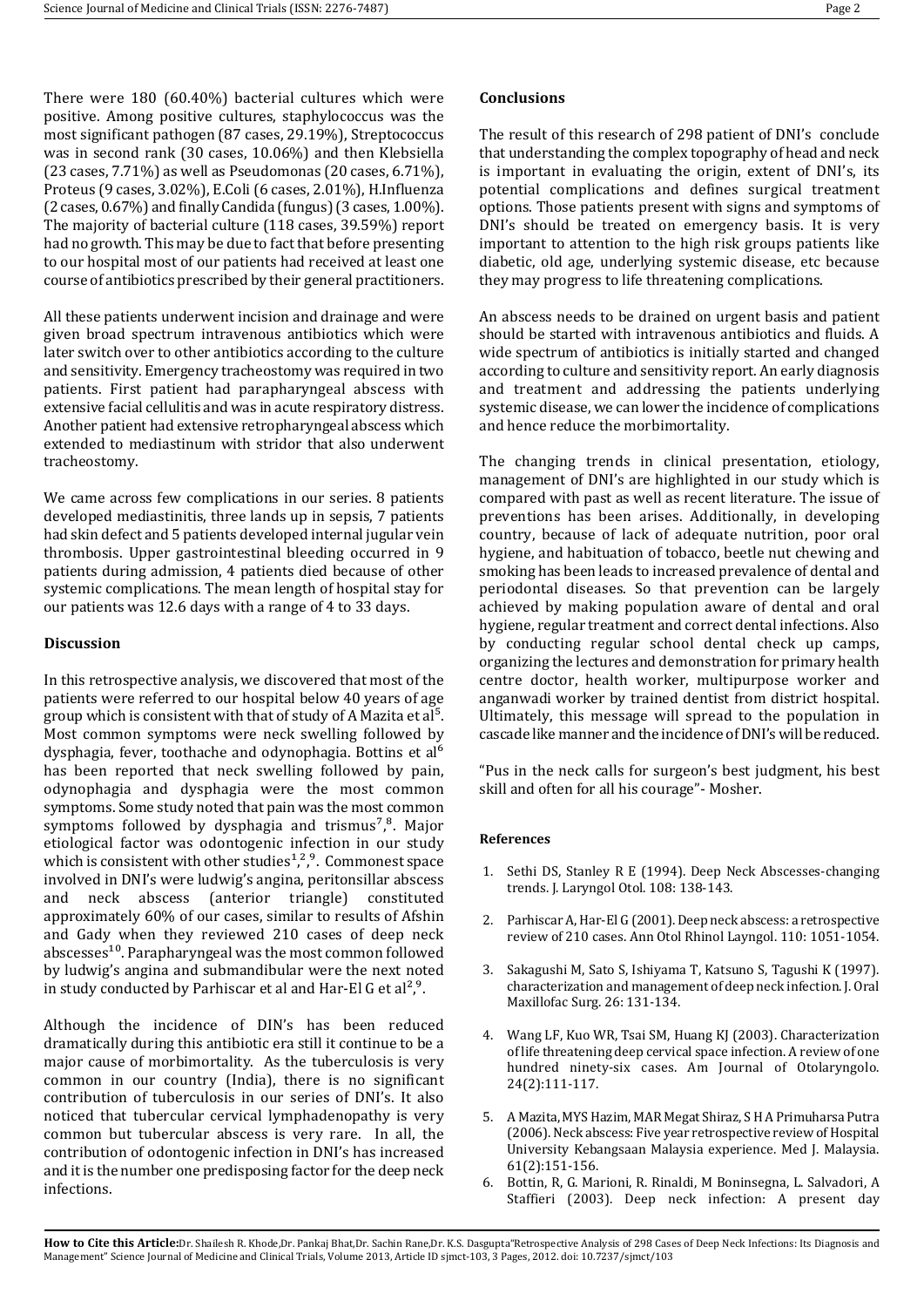complication. A retrospective review of 83 cases (1998-2001). Eur. Arch. Otorhinolaryngol. 260: 576-579.

- 7. Meher R, A.Jain, A. Sabharwal, B. Gupta. I. Singh, A.K.Agarwal (2005). Deep neck abscess: a prospective study of 54 cases. J. Laryngol. Otol. 119:299-302.
- 8. Huang T.T., T.C. Liu, P.R. Chen, F.Y. Tseng, T.H. Yeh, Y.S. Chen (2004). Deep neck infection: Analysis of 185 cases. Head Neck. 26: 854-860.
- 9. Har-El G, Aroesty JH, Shaha A, Lucente FE (1994). Changing trends in deep neck abscess. A retrospective study of 110 patients. Oral Surg Oral Med Oral Pathol. 77:446-450.
- 10. Afshin P, Gady H (2001). Deep neck abscess: A retrospective review of 210 cases. The Annals of Otology, Rhinology and Laryngology. 110:1051-54.



| Sr. No.      | <b>Etiology</b>                     | No. of patients |  |
|--------------|-------------------------------------|-----------------|--|
| 01           | Odontogenic                         | 114             |  |
| 02           | Tonsillar<br>60                     |                 |  |
| 03           | 30<br>Infected L'pathy              |                 |  |
| 04           | Foreign body                        | 8               |  |
| 05           | Mastoid abscess                     | 11              |  |
| 06           | <b>Furunculosis</b>                 | 8               |  |
| 07           | <b>Inferior Branchial cyst</b><br>6 |                 |  |
| 08           | <b>Inferior Thyroglossal cyst</b>   | 3               |  |
| 09           | Unknown                             | 58              |  |
| <b>Total</b> |                                     | 298             |  |

**Table 1:** Etiological factors in patients with DNI's.

**How to Cite this Article:**Dr. Shailesh R. Khode,Dr. Pankaj Bhat,Dr. Sachin Rane,Dr. K.S. Dasgupta"Retrospective Analysis of 298 Cases of Deep Neck Infections: Its Diagnosis and Management" Science Journal of Medicine and Clinical Trials, Volume 2013, Article ID sjmct-103, 3 Pages, 2012. doi: 10.7237/sjmct/103